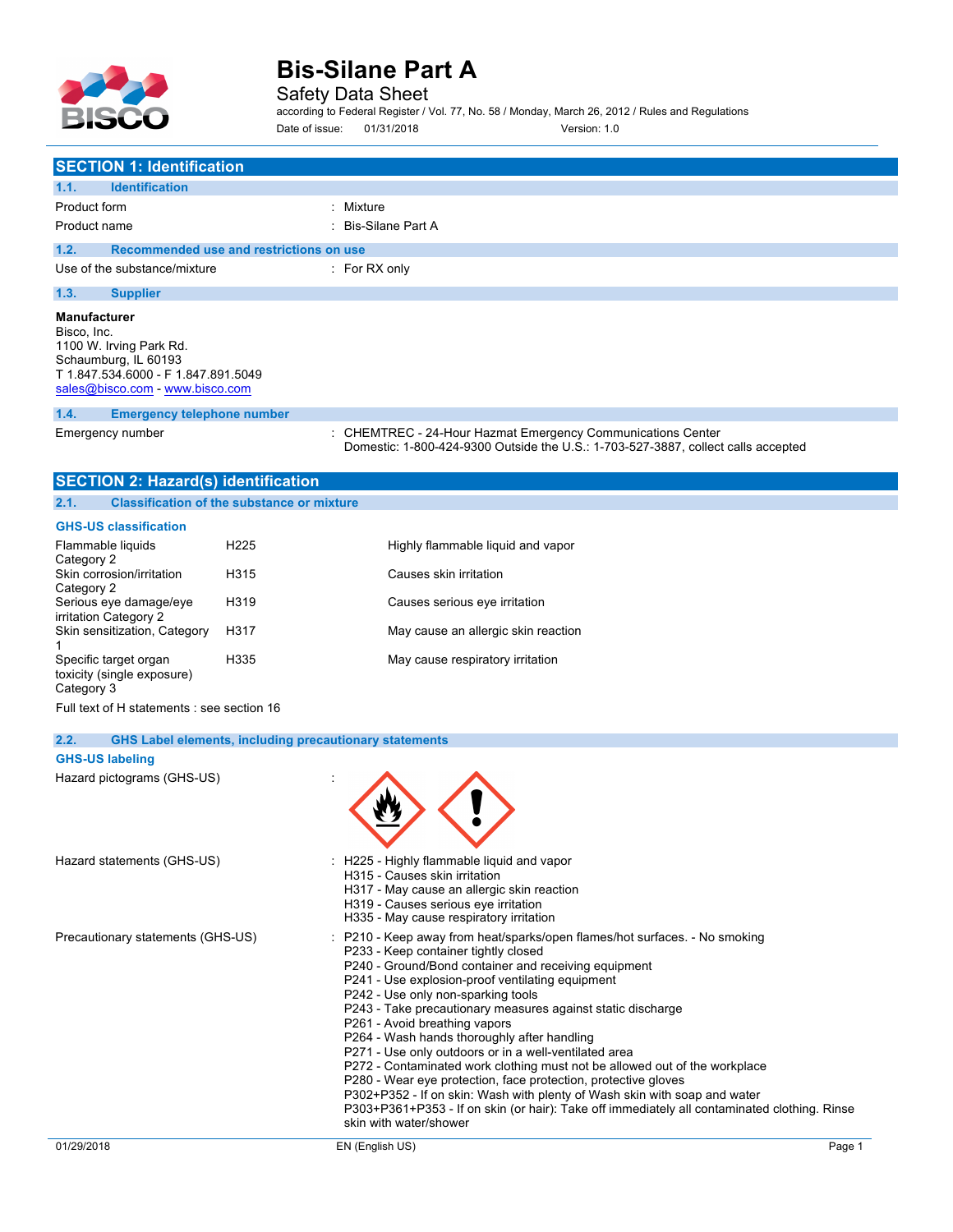Safety Data Sheet

according to Federal Register / Vol. 77, No. 58 / Monday, March 26, 2012 / Rules and Regulations

| P304+P340 - If inhaled: Remove person to fresh air and keep comfortable for breathing<br>P305+P351+P338 - If in eyes: Rinse cautiously with water for several minutes. Remove contact<br>lenses, if present and easy to do. Continue rinsing<br>P312 - Call a POISON CENTER, a doctor if you feel unwell<br>P321 - Specific treatment (see First aid measures on this label)<br>P332+P313 - If skin irritation occurs: Get medical advice/attention<br>P337+P313 - If eye irritation persists: Get medical advice/attention<br>P362+P364 - Take off contaminated clothing and wash it before reuse<br>P363 - Wash contaminated clothing before reuse<br>P370+P378 - In case of fire: Use dry sand, nitrogen, dry extinguishing powder to extinguish<br>P403+P233 - Store in a well-ventilated place. Keep container tightly closed<br>P403+P235 - Store in a well-ventilated place. Keep cool<br>P405 - Store locked up<br>P501 - Dispose in a safe manner in accordance with local/national regulations |
|----------------------------------------------------------------------------------------------------------------------------------------------------------------------------------------------------------------------------------------------------------------------------------------------------------------------------------------------------------------------------------------------------------------------------------------------------------------------------------------------------------------------------------------------------------------------------------------------------------------------------------------------------------------------------------------------------------------------------------------------------------------------------------------------------------------------------------------------------------------------------------------------------------------------------------------------------------------------------------------------------------|
|----------------------------------------------------------------------------------------------------------------------------------------------------------------------------------------------------------------------------------------------------------------------------------------------------------------------------------------------------------------------------------------------------------------------------------------------------------------------------------------------------------------------------------------------------------------------------------------------------------------------------------------------------------------------------------------------------------------------------------------------------------------------------------------------------------------------------------------------------------------------------------------------------------------------------------------------------------------------------------------------------------|

**2.3. Other hazards which do not result in classification**

### No additional information available

**2.4. Unknown acute toxicity (GHS US)**

## Not applicable

## **SECTION 3: Composition/Information on ingredients**

## **3.1. Substances**

Not applicable

### **3.2. Mixtures**

| <b>Name</b>                                         | <b>Product identifier</b> | $\frac{9}{6}$ | <b>GHS-US classification</b>                                                       |
|-----------------------------------------------------|---------------------------|---------------|------------------------------------------------------------------------------------|
| Ethanol                                             | (CAS-No.) 64-17-5         | $>= 85$       | Flam. Lig. 2, H225<br>Skin Irrit. 2. H315<br>Eye Irrit. 2, H319<br>STOT SE 3. H335 |
| 3-(Trimethoxysilyl)propyl-2-Methyl-2-Propenoic Acid | (CAS-No.) 2530-85-0       | $5 - 10$      | Skin Sens. 1B, H317                                                                |

Full text of hazard classes and H-statements : see section 16

| <b>SECTION 4: First-aid measures</b>                                                                                                                                                                                                                                                                  |                                                                                                                                                                                                                                                                                                                                   |
|-------------------------------------------------------------------------------------------------------------------------------------------------------------------------------------------------------------------------------------------------------------------------------------------------------|-----------------------------------------------------------------------------------------------------------------------------------------------------------------------------------------------------------------------------------------------------------------------------------------------------------------------------------|
| <b>Description of first aid measures</b><br>4.1.                                                                                                                                                                                                                                                      |                                                                                                                                                                                                                                                                                                                                   |
| First-aid measures general                                                                                                                                                                                                                                                                            | : Call a poison center/doctor/physician if you feel unwell.                                                                                                                                                                                                                                                                       |
| First-aid measures after inhalation                                                                                                                                                                                                                                                                   | Remove person to fresh air and keep comfortable for breathing. If breathing is difficult, remove<br>victim to fresh air and keep at rest in a position comfortable for breathing. If experiencing<br>respiratory symptoms: Call a POISON CENTER or doctor/physician. Call a poison<br>center/doctor/physician if you feel unwell. |
| First-aid measures after skin contact                                                                                                                                                                                                                                                                 | : Rinse skin with water/shower. Remove/Take off immediately all contaminated clothing. If skin<br>irritation or rash occurs: Get medical advice/attention.                                                                                                                                                                        |
| First-aid measures after eye contact                                                                                                                                                                                                                                                                  | : Rinse cautiously with water for several minutes. Remove contact lenses, if present and easy to<br>do. Continue rinsing. If eye irritation persists: Get medical advice/attention.                                                                                                                                               |
| First-aid measures after ingestion                                                                                                                                                                                                                                                                    | : Call a poison center/doctor/physician if you feel unwell.                                                                                                                                                                                                                                                                       |
| 4.2.<br>Most important symptoms and effects (acute and delayed)                                                                                                                                                                                                                                       |                                                                                                                                                                                                                                                                                                                                   |
| Symptoms/effects after inhalation                                                                                                                                                                                                                                                                     | : May cause respiratory irritation.                                                                                                                                                                                                                                                                                               |
| Symptoms/effects after skin contact                                                                                                                                                                                                                                                                   | : Irritation. May cause an allergic skin reaction.                                                                                                                                                                                                                                                                                |
| Symptoms/effects after eye contact                                                                                                                                                                                                                                                                    | $: Eye$ irritation.                                                                                                                                                                                                                                                                                                               |
| 4.3.<br>Immediate medical attention and special treatment, if necessary                                                                                                                                                                                                                               |                                                                                                                                                                                                                                                                                                                                   |
| Treat symptomatically.                                                                                                                                                                                                                                                                                |                                                                                                                                                                                                                                                                                                                                   |
| $C$ $C$ $T$ $C$ $N$ $E$ ; $E$ ; $\mu$ , $E$ ; $\mu$ , $\mu$ , $\mu$ , $\mu$ , $\mu$ , $\mu$ , $\mu$ , $\mu$ , $\mu$ , $\mu$ , $\mu$ , $\mu$ , $\mu$ , $\mu$ , $\mu$ , $\mu$ , $\mu$ , $\mu$ , $\mu$ , $\mu$ , $\mu$ , $\mu$ , $\mu$ , $\mu$ , $\mu$ , $\mu$ , $\mu$ , $\mu$ , $\mu$ , $\mu$ , $\mu$ , |                                                                                                                                                                                                                                                                                                                                   |

|             | <b>POECTION 3. FIFE-HYMNING INCODER</b>                        |                                                                                                                                             |
|-------------|----------------------------------------------------------------|---------------------------------------------------------------------------------------------------------------------------------------------|
| 5.1.        | Suitable (and unsuitable) extinguishing media                  |                                                                                                                                             |
|             | Suitable extinguishing media                                   | : Water spray. Dry powder. Foam. Carbon dioxide.                                                                                            |
| 5.2.        | Specific hazards arising from the chemical                     |                                                                                                                                             |
| Fire hazard |                                                                | : Highly flammable liquid and vapor.                                                                                                        |
| Reactivity  |                                                                | : Highly flammable liquid and vapor.                                                                                                        |
| 5.3.        | Special protective equipment and precautions for fire-fighters |                                                                                                                                             |
|             | Protection during firefighting                                 | : Do not attempt to take action without suitable protective equipment. Self-contained breathing<br>apparatus. Complete protective clothing. |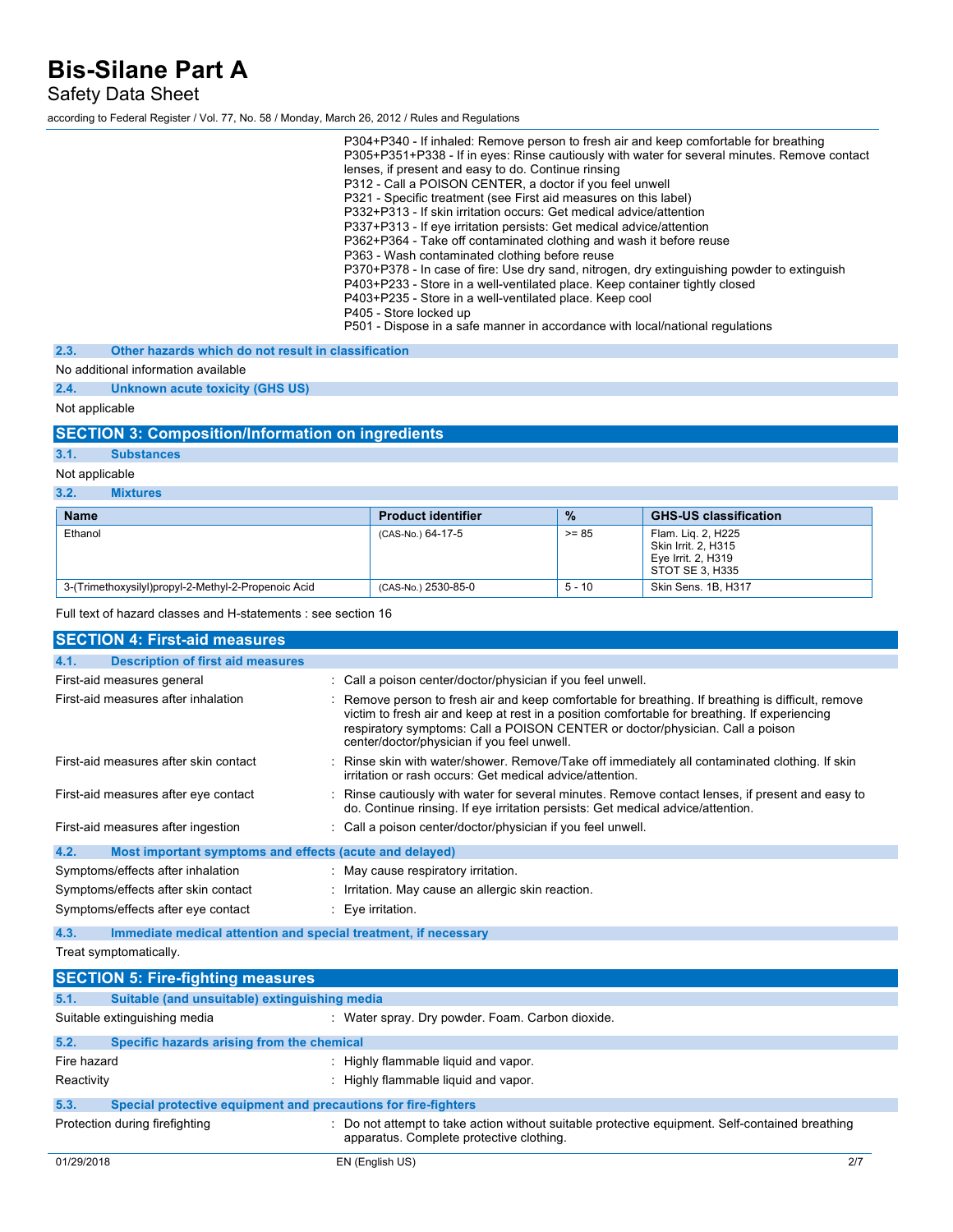# Safety Data Sheet

according to Federal Register / Vol. 77, No. 58 / Monday, March 26, 2012 / Rules and Regulations

|                    | <b>SECTION 6: Accidental release measures</b>                       |                                                                                                                                                                                                                                                                                                                                                                                                                                                                                        |
|--------------------|---------------------------------------------------------------------|----------------------------------------------------------------------------------------------------------------------------------------------------------------------------------------------------------------------------------------------------------------------------------------------------------------------------------------------------------------------------------------------------------------------------------------------------------------------------------------|
| 6.1.               | Personal precautions, protective equipment and emergency procedures |                                                                                                                                                                                                                                                                                                                                                                                                                                                                                        |
| 6.1.1.             | For non-emergency personnel                                         |                                                                                                                                                                                                                                                                                                                                                                                                                                                                                        |
|                    | Emergency procedures                                                | : Ventilate spillage area. No open flames, no sparks, and no smoking. Avoid breathing mist,<br>vapors. Avoid contact with skin and eyes.                                                                                                                                                                                                                                                                                                                                               |
| 6.1.2.             | For emergency responders                                            |                                                                                                                                                                                                                                                                                                                                                                                                                                                                                        |
|                    | Protective equipment                                                | Do not attempt to take action without suitable protective equipment. For further information<br>refer to section 8: "Exposure controls/personal protection".                                                                                                                                                                                                                                                                                                                           |
| 6.2.               | <b>Environmental precautions</b>                                    |                                                                                                                                                                                                                                                                                                                                                                                                                                                                                        |
|                    | Avoid release to the environment.                                   |                                                                                                                                                                                                                                                                                                                                                                                                                                                                                        |
| 6.3.               | Methods and material for containment and cleaning up                |                                                                                                                                                                                                                                                                                                                                                                                                                                                                                        |
|                    | Methods for cleaning up                                             | : Take up liquid spill into absorbent material. Notify authorities if product enters sewers or public<br>waters.                                                                                                                                                                                                                                                                                                                                                                       |
| Other information  |                                                                     | Dispose of materials or solid residues at an authorized site.                                                                                                                                                                                                                                                                                                                                                                                                                          |
| 6.4.               | <b>Reference to other sections</b>                                  |                                                                                                                                                                                                                                                                                                                                                                                                                                                                                        |
|                    | For further information refer to section 13.                        |                                                                                                                                                                                                                                                                                                                                                                                                                                                                                        |
|                    | <b>SECTION 7: Handling and storage</b>                              |                                                                                                                                                                                                                                                                                                                                                                                                                                                                                        |
| 7.1.               | <b>Precautions for safe handling</b>                                |                                                                                                                                                                                                                                                                                                                                                                                                                                                                                        |
|                    | Precautions for safe handling                                       | : Keep away from heat, hot surfaces, sparks, open flames and other ignition sources. No<br>smoking. Ground/bond container and receiving equipment. Use only non-sparking tools. Take<br>precautionary measures against static discharge. Flammable vapors may accumulate in the<br>container. Use explosion-proof equipment. Wear personal protective equipment. Use only<br>outdoors or in a well-ventilated area. Avoid breathing mist, vapors. Avoid contact with skin and<br>eyes. |
| Hygiene measures   |                                                                     | Wash contaminated clothing before reuse. Contaminated work clothing should not be allowed<br>out of the workplace. Do not eat, drink or smoke when using this product. Always wash hands<br>after handling the product.                                                                                                                                                                                                                                                                |
| 7.2.               | Conditions for safe storage, including any incompatibilities        |                                                                                                                                                                                                                                                                                                                                                                                                                                                                                        |
|                    | Technical measures                                                  | : Ground/bond container and receiving equipment.                                                                                                                                                                                                                                                                                                                                                                                                                                       |
| Storage conditions |                                                                     | : Store in a well-ventilated place. Keep cool. Keep container tightly closed. Store locked up.                                                                                                                                                                                                                                                                                                                                                                                         |
|                    | <b>SECTION 8: Exposure controls/personal protection</b>             |                                                                                                                                                                                                                                                                                                                                                                                                                                                                                        |

| 8.1.         | <b>Control parameters</b> |                                                                 |                                                                          |
|--------------|---------------------------|-----------------------------------------------------------------|--------------------------------------------------------------------------|
|              | <b>Ethanol (64-17-5)</b>  |                                                                 |                                                                          |
| <b>ACGIH</b> |                           | ACGIH STEL (ppm)                                                | 1000 ppm (Ethanol; USA; Short time value; TLV -<br><b>Adopted Value)</b> |
|              |                           | 3-(Trimethoxysilyl)propyl-2-Methyl-2-Propenoic Acid (2530-85-0) |                                                                          |
|              | Not applicable            |                                                                 |                                                                          |

| 8.2. | Appropriate engineering controls                                    |                                                                                       |
|------|---------------------------------------------------------------------|---------------------------------------------------------------------------------------|
|      | Appropriate engineering controls<br>Environmental exposure controls | : Ensure good ventilation of the work station.<br>: Avoid release to the environment. |
| 8.3. | Individual protection measures/Personal protective equipment        |                                                                                       |

### **Hand protection:**

Protective gloves

#### **Eye protection:**

Protective goggles

### **Skin and body protection:**

Wear suitable protective clothing

### **Respiratory protection:**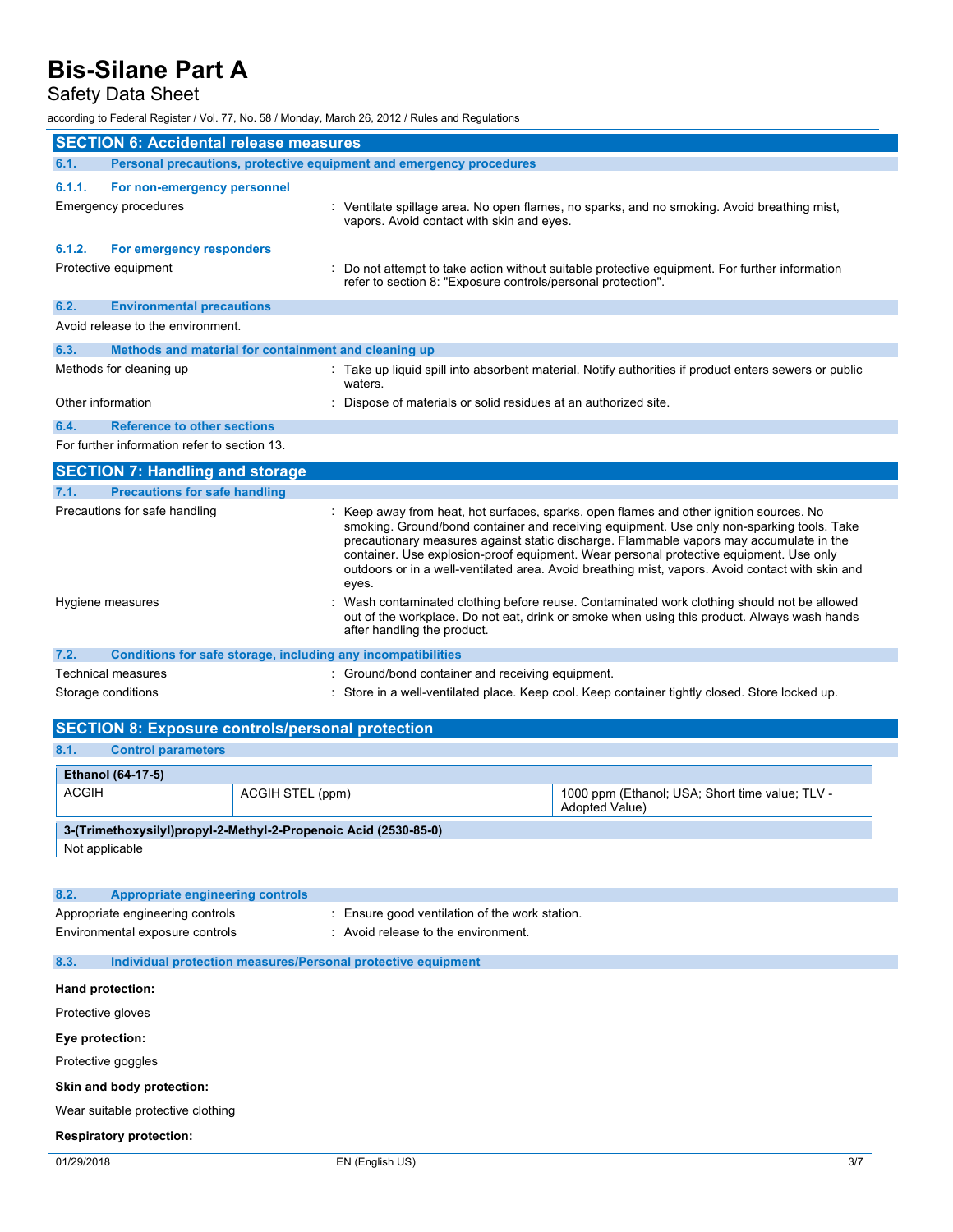Safety Data Sheet

according to Federal Register / Vol. 77, No. 58 / Monday, March 26, 2012 / Rules and Regulations

In case of insufficient ventilation, wear suitable respiratory equipment

|      | <b>SECTION 9: Physical and chemical properties</b>    |
|------|-------------------------------------------------------|
| 9.1. | Information on basic physical and chemical properties |

| <b>A THE PRODUCED SHOW AND A THE CHAINS OF A THE PRODUCED SHOWS</b> |
|---------------------------------------------------------------------|
| Liquid                                                              |
| Clear liquid.                                                       |
| Colorless                                                           |
| Alcohol odour                                                       |
| No data available                                                   |
| No data available                                                   |
| Not applicable                                                      |
| No data available                                                   |
| No data available                                                   |
| No data available                                                   |
| No data available                                                   |
| Not applicable.                                                     |
| No data available                                                   |
| No data available                                                   |
| No data available                                                   |
| No data available                                                   |
| No data available                                                   |
| No data available                                                   |
| No data available                                                   |
| No data available                                                   |
| No data available                                                   |
| No data available                                                   |
| No data available                                                   |
| No data available                                                   |
|                                                                     |

#### **9.2. Other information**

No additional information available

|                | <b>SECTION 10: Stability and reactivity</b>                  |                                                                                                      |
|----------------|--------------------------------------------------------------|------------------------------------------------------------------------------------------------------|
| 10.1.          | <b>Reactivity</b>                                            |                                                                                                      |
|                | Highly flammable liquid and vapor.                           |                                                                                                      |
| 10.2.          | <b>Chemical stability</b>                                    |                                                                                                      |
|                | Stable under normal conditions.                              |                                                                                                      |
| 10.3.          | <b>Possibility of hazardous reactions</b>                    |                                                                                                      |
|                | No dangerous reactions known under normal conditions of use. |                                                                                                      |
| 10.4.          | <b>Conditions to avoid</b>                                   |                                                                                                      |
|                |                                                              | Avoid contact with hot surfaces. Heat. No flames, no sparks. Eliminate all sources of ignition.      |
| 10.5.          | Incompatible materials                                       |                                                                                                      |
|                | No additional information available                          |                                                                                                      |
| 10.6.          | <b>Hazardous decomposition products</b>                      |                                                                                                      |
|                |                                                              | Under normal conditions of storage and use, hazardous decomposition products should not be produced. |
|                | <b>SECTION 11: Toxicological information</b>                 |                                                                                                      |
| 11.1.          | Information on toxicological effects                         |                                                                                                      |
| Acute toxicity |                                                              | : Not classified                                                                                     |
|                | <b>Ethanol (64-17-5)</b>                                     |                                                                                                      |
| LD50 oral rat  |                                                              | 10740 mg/kg (Rat; Experimental value, Rat; Experimental value)                                       |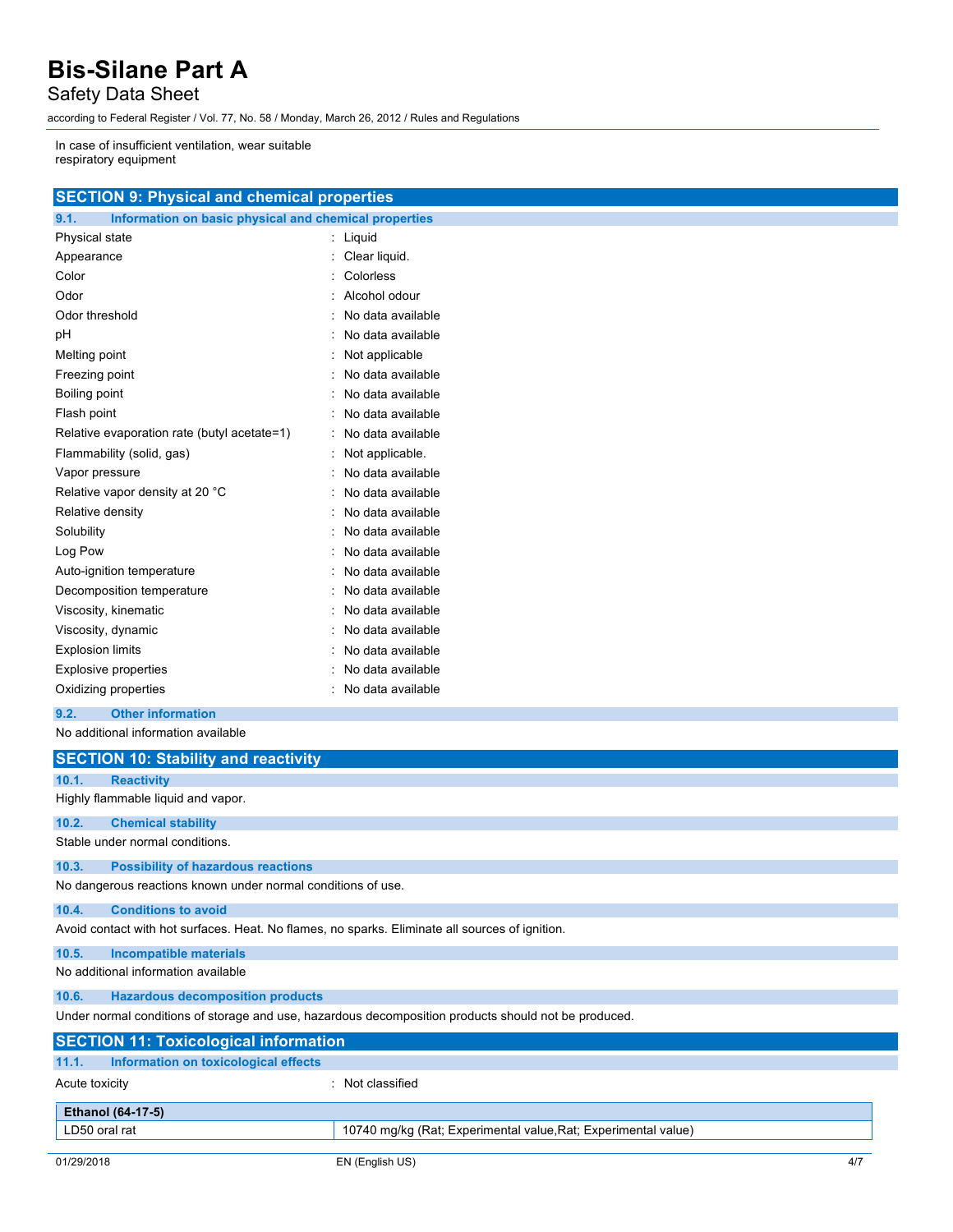# Safety Data Sheet

according to Federal Register / Vol. 77, No. 58 / Monday, March 26, 2012 / Rules and Regulations

| Ethanol (64-17-5)                                               |                                                                                                                           |
|-----------------------------------------------------------------|---------------------------------------------------------------------------------------------------------------------------|
| LD50 dermal rabbit                                              | > 16000 mg/kg (Rabbit; Literature study)                                                                                  |
| ATE US (oral)                                                   | 10740 mg/kg body weight                                                                                                   |
| 3-(Trimethoxysilyl)propyl-2-Methyl-2-Propenoic Acid (2530-85-0) |                                                                                                                           |
| LD50 oral rat                                                   | > 2000 mg/kg body weight (Rat; Literature study)                                                                          |
| LD50 dermal rat                                                 | > 2000 mg/kg body weight (Rat; Literature study)                                                                          |
| Skin corrosion/irritation                                       | : Causes skin irritation.                                                                                                 |
| Serious eye damage/irritation                                   | : Causes serious eye irritation.                                                                                          |
| Respiratory or skin sensitization                               | May cause an allergic skin reaction.                                                                                      |
| Germ cell mutagenicity                                          | Not classified                                                                                                            |
| Carcinogenicity                                                 | : Not classified                                                                                                          |
| Ethanol (64-17-5)                                               |                                                                                                                           |
| IARC group                                                      | 1 - Carcinogenic to humans                                                                                                |
| Reproductive toxicity                                           | : Not classified                                                                                                          |
| Specific target organ toxicity - single exposure                | : May cause respiratory irritation.                                                                                       |
| Specific target organ toxicity - repeated<br>exposure           | : Not classified                                                                                                          |
| Aspiration hazard                                               | : Not classified                                                                                                          |
| Symptoms/effects after inhalation                               | : May cause respiratory irritation.                                                                                       |
| Symptoms/effects after skin contact                             | : Irritation. May cause an allergic skin reaction.                                                                        |
| Symptoms/effects after eye contact                              | : Eye irritation.                                                                                                         |
| <b>SECTION 12: Ecological information</b>                       |                                                                                                                           |
| 12.1.<br><b>Toxicity</b>                                        |                                                                                                                           |
| Ecology - general                                               |                                                                                                                           |
|                                                                 | : The product is not considered harmful to aquatic organisms or to cause long-term adverse<br>effects in the environment. |
| Ethanol (64-17-5)                                               |                                                                                                                           |
| LC50 fish 1                                                     | 14200 mg/l (LC50; US EPA; 96 h; Pimephales promelas; Flow-through system; Fresh water;<br>Experimental value)             |
| 3-(Trimethoxysilyl)propyl-2-Methyl-2-Propenoic Acid (2530-85-0) |                                                                                                                           |
| LC50 fish 1                                                     | 175 mg/l (LC50; 96 h)                                                                                                     |
| EC50 Daphnia 1                                                  | > 100 mg/l (EC50; EU Method C.2; 48 h; Daphnia magna; Static system; Fresh water;<br>Experimental value)                  |
| LC50 fish 2                                                     | > 100 mg/l (LC50; EU Method C.1; 96 h; Brachydanio rerio; Semi-static system; Fresh water;<br>Experimental value)         |
| EC50 Daphnia 2                                                  | >= 100 mg/l (NOEC; EU Method C.2; 48 h; Daphnia magna; Static system; Fresh water;<br>Experimental value)                 |
| Threshold limit algae 1                                         | > 100 mg/l (EC50; EU Method C.3; 72 h; Scenedesmus subspicatus; Static system; Fresh<br>water; Experimental value)        |

| <b>Ethanol (64-17-5)</b>                                        |                                                                                   |  |  |
|-----------------------------------------------------------------|-----------------------------------------------------------------------------------|--|--|
| Persistence and degradability                                   | Readily biodegradable in water. Biodegradable in the soil. Highly mobile in soil. |  |  |
| Biochemical oxygen demand (BOD)                                 | $0.8 - 0.967$ g $O2/g$ substance                                                  |  |  |
| Chemical oxygen demand (COD)                                    | 1.7 $qO2/q$ substance                                                             |  |  |
| ThOD                                                            | 2.1 g $O2/g$ substance                                                            |  |  |
| BOD (% of ThOD)                                                 | 0.43                                                                              |  |  |
| 3-(Trimethoxysilyl)propyl-2-Methyl-2-Propenoic Acid (2530-85-0) |                                                                                   |  |  |
| Persistence and degradability                                   | Readily biodegradable in water.                                                   |  |  |
|                                                                 |                                                                                   |  |  |

**12.3. Bioaccumulative potential**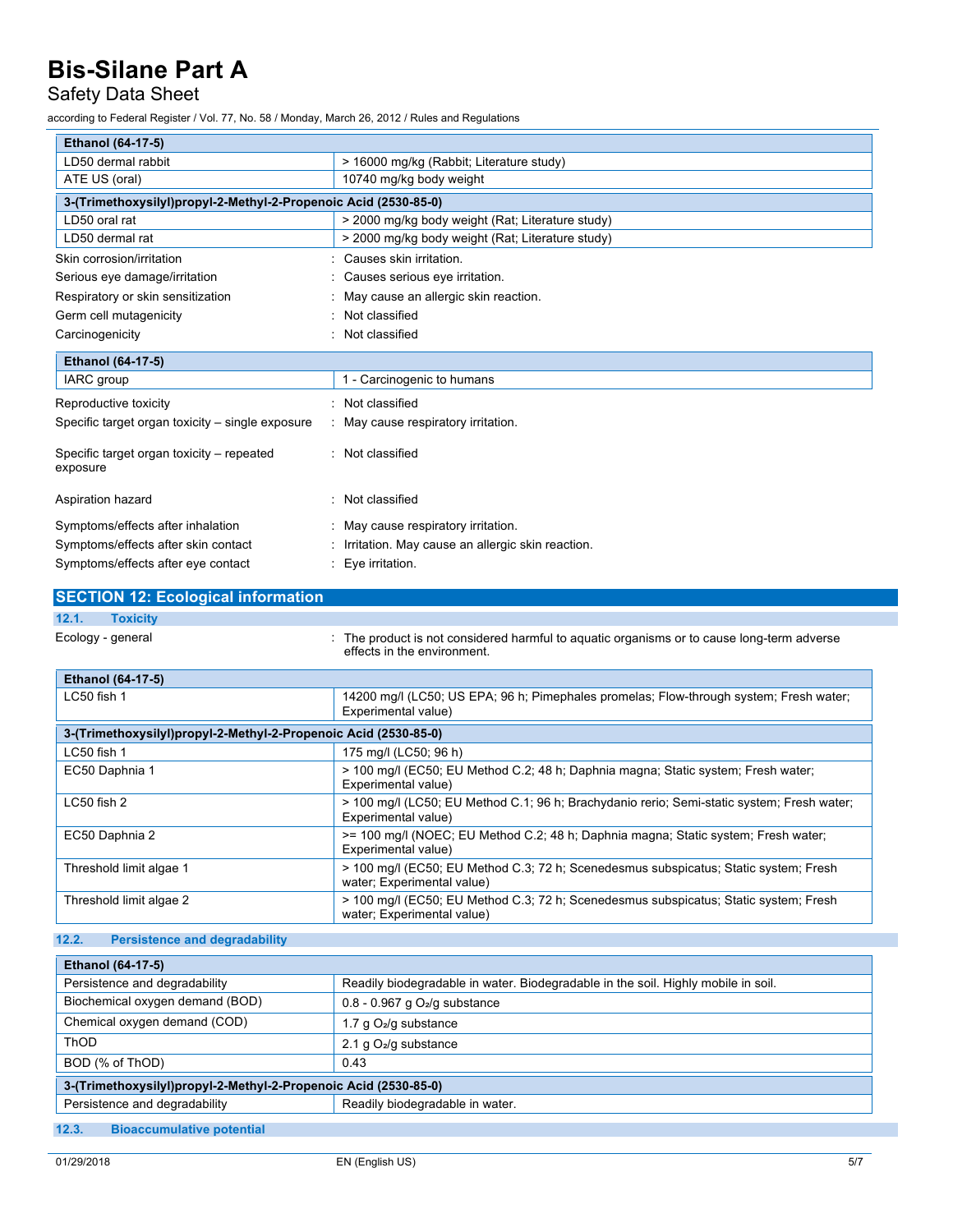## Safety Data Sheet

according to Federal Register / Vol. 77, No. 58 / Monday, March 26, 2012 / Rules and Regulations

| <b>Ethanol (64-17-5)</b>                                                           |                                                                              |  |  |  |
|------------------------------------------------------------------------------------|------------------------------------------------------------------------------|--|--|--|
| BCF fish 1                                                                         | (BCF; Other; 72 h; Cyprinus carpio; Static system; Fresh water; Read-across) |  |  |  |
| Log Pow                                                                            | -0.31 (Experimental value)                                                   |  |  |  |
| Low potential for bioaccumulation (Log Kow $\leq$ 4).<br>Bioaccumulative potential |                                                                              |  |  |  |
| 3-(Trimethoxysilyl)propyl-2-Methyl-2-Propenoic Acid (2530-85-0)                    |                                                                              |  |  |  |
| Log Pow                                                                            | 0.75 (Calculated)                                                            |  |  |  |
| Bioaccumulative potential                                                          | Low potential for bioaccumulation (Log Kow $<$ 4).                           |  |  |  |
| 12.4.<br><b>Mobility in soil</b>                                                   |                                                                              |  |  |  |
| Ethanol (64-17-5)                                                                  |                                                                              |  |  |  |
| Surface tension                                                                    | 0.022 N/m (20 $°C$ )                                                         |  |  |  |
| Log Koc                                                                            | Koc. PCKOCWIN v1.66: 1: Read-across                                          |  |  |  |

#### **12.5. Other adverse effects**

| Effect on the global warming | : No known effects from this product. |
|------------------------------|---------------------------------------|
| <b>GWPmix comment</b>        | : No known effects from this product. |

| <b>SECTION 13: Disposal considerations</b>        |                                                                                                                                                  |  |  |  |  |
|---------------------------------------------------|--------------------------------------------------------------------------------------------------------------------------------------------------|--|--|--|--|
| 13.1.<br><b>Disposal methods</b>                  |                                                                                                                                                  |  |  |  |  |
| Waste treatment methods<br>Additional information | Dispose of contents/container in accordance with licensed collector's sorting instructions.<br>Flammable vapors may accumulate in the container. |  |  |  |  |
| <b>SECTION 14: Transport information</b>          |                                                                                                                                                  |  |  |  |  |

### **Department of Transportation (DOT)**

In accordance with DOT

| Transport document description | : UN1170 Ethanol, $3$ , II                                      |
|--------------------------------|-----------------------------------------------------------------|
| UN-No.(DOT)                    | : UN1170                                                        |
| Proper Shipping Name (DOT)     | Ethanol                                                         |
| Class (DOT)                    | : 3 - Class 3 - Flammable and combustible liquid 49 CFR 173.120 |
| Packing group (DOT)            | : II - Medium Danger                                            |
| Hazard labels (DOT)            | : 3 - Flammable liquid                                          |
|                                |                                                                 |

| DOT Packaging Non Bulk (49 CFR 173.xxx) | : 202  |
|-----------------------------------------|--------|
| DOT Packaging Bulk (49 CFR 173.xxx)     | : 242  |
| DOT Special Provisions (49 CFR 172.102) | : 24 - |

 $: 242$ : 24 - Alcoholic beverages containing more than 70 percent alcohol by volume must be transported as materials in Packing Group II. Alcoholic beverages containing more than 24 percent but not more than 70 percent alcohol by volume must be transported as materials in Packing Group III. IB2 - Authorized IBCs: Metal (31A, 31B and 31N); Rigid plastics (31H1 and 31H2); Composite (31HZ1). Additional Requirement: Only liquids with a vapor pressure less than or equal to 110 kPa at 50 C (1.1 bar at 122 F), or 130 kPa at 55 C (1.3 bar at 131 F) are authorized. T4 - 2.65 178.274(d)(2) Normal............. 178.275(d)(3) TP1 - The maximum degree of filling must not exceed the degree of filling determined by the following: Degree of filling =  $97 / 1 + a$  (tr - tf) Where: tr is the maximum mean bulk temperature during transport, and tf is the temperature in degrees celsius of the liquid during filling. DOT Packaging Exceptions (49 CFR 173.xxx) : 4b;150

DOT Quantity Limitations Passenger aircraft/rail : 5 L (49 CFR 173.27)

DOT Quantity Limitations Cargo aircraft only (49 : 60 LCFR 175.75)